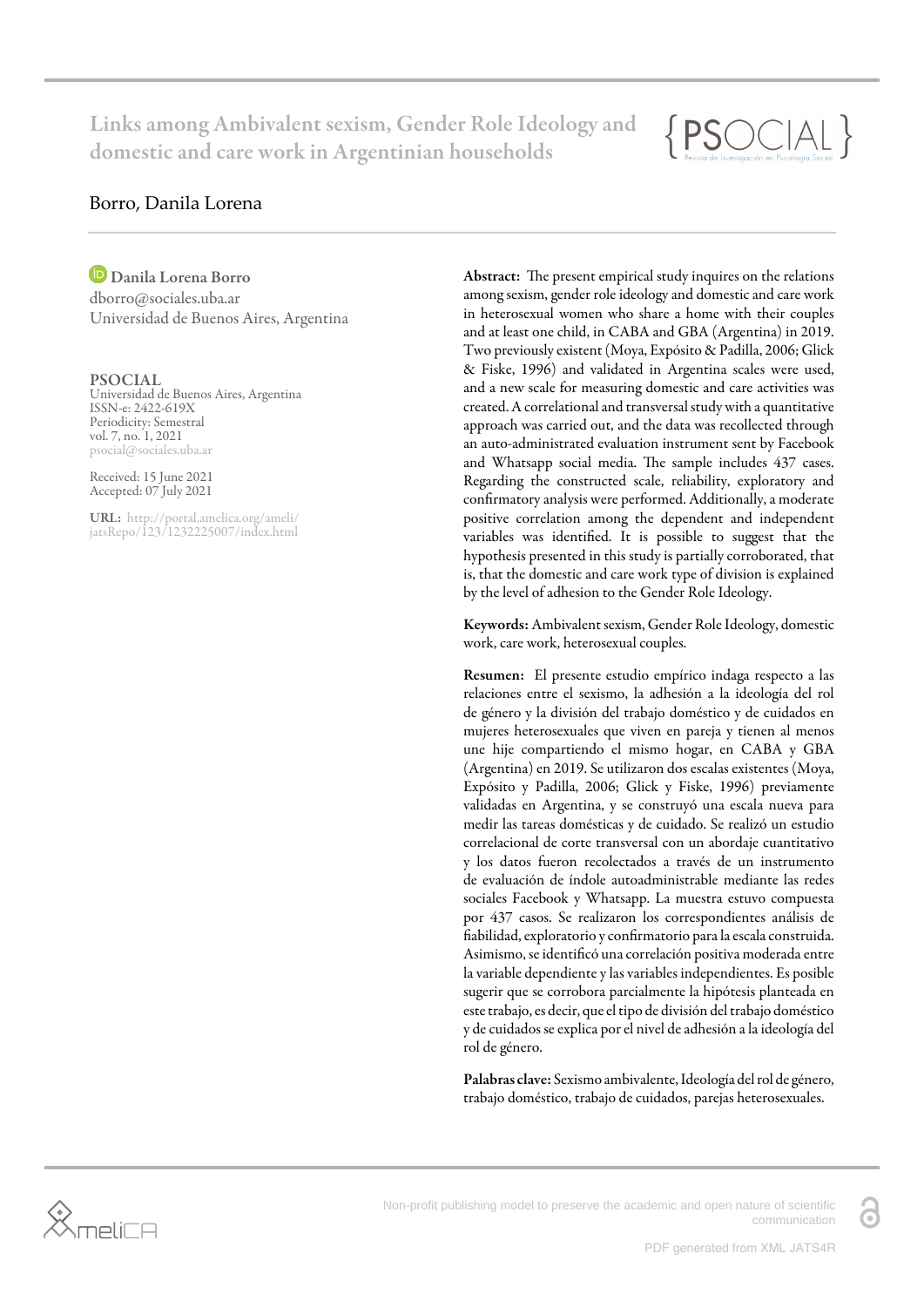#### **INTRODUCTION**

During the last decades, the study of the multiple oppressions inscribed in the vital trajectories of women has been widely approached by feminist theories. Within the diverse currents, emphasis is placed on the articulation of different dimensions that allow to understand power relations from more complex frameworks. The first criticisms in this regard were raised by Radical feminism in the 1960's. From this current, they have denounced women's traditional role and the attribution of different personality traits due to their sex, determining domestic and care tasks as female responsibilities [\(Millet, 1973\).](#page-8-2) Likewise, they give the nuclear family a fundamental role in ensuring and perpetuating the oppression of women [\(Dixon,](#page-7-0) [1973](#page-7-0); [Dunbar, 1973](#page-8-3); [Randall, 1973\).](#page-8-4) On the other hand, they have pointed out that even though in the post-World War II period women joined paid work on a massive scale, they continued to be those who were mainly in charge of domestic work, thus falling a second shift on them [\(Dixon, 1973](#page-7-0); [Randall, 1973\)](#page-8-4).

Furthermore, from a materialist feminist conception, [Delphy \(1982\)](#page-7-1) suggests that domestic work should not be defined from the type of tasks performed, but rather as all work performed for other people within the framework of the home or family and that is not paid. In this manner, it is understood within the framework of the social relations of production, including women as a class. According to [Federici \(2013\)](#page-8-5), the recognition of the central role of reproduction and domestic work in capitalist accumulation —a product of women's struggles during the 1960s and 1970s— has favoured the understanding that the private sphere can be understood as an arena for relations of production and for fighting against capitalism, supported by a certain model of family, sexuality and procreation.

In other words, the division of domestic work, problematized and linked to other axes of oppression, is studied by feminist theories from different perspectives. For its part, Latin America has not been oblivious to the conceptualizations coming from these mainly born in the United States and Europe currents. Various empirical studies on the division of domestic work carried out in our region have identified a trend towards these tasks mainly being performed by women, even among those who also work outside the home for a salary and regardless of social class, age or educational level. It has also been pointed out that the different household tasks are not homogeneously distributed between women and men, but rather that it is possible to observe trends towards less masculine participation in certain tasks —such as cleaning the house and washing and ironing clothes— and a greater in others —such as small home repairs— [\(Gómez Rojas, 2013\).](#page-8-6)

This means that, just as it was denounced by radical feminism in the 1960s in the framework of the first feminist struggles against reproductive work, a double shift continues to fall on women [\(Rodríguez](#page-8-7) [Enriquez, 2014](#page-8-7); [Casique, 2004](#page-7-2); [Carbonero Gamundí, 2007](#page-7-3)[; Esquivel,2012](#page-8-8)[; Ariza y de Oliveira, 1999;](#page-7-4) [Sosa y Román, 2015;](#page-8-9) [Campillo, 2000;](#page-7-5) [Wainerman, 2009](#page-9-0); [Gutierrez, 2007;](#page-8-10) [Federici, 2013\)](#page-8-5). In Argentina, [Rodríguez Enríquez \(2014\)](#page-8-7) points out that 90% of women carry out unpaid work, while for men the participation is 60%. Likewise, not only is the participation rate of women in domestic work higher, but they also spend twice as much time as their male counterparts, deepening the difference when it comes to children and the elderly care.

On another note, [Goldberg \(2013\)](#page-8-11) points out that in cases where spouses have similar incomes, women continue to do the most of domestic work, since this implies both a way of expressing their femininity and of affirming the masculinity of the man. In the light of what is indicated by this perspective, understood as "doing gender", and of the scarce democratization of domestic and care tasks appreciated in heterosexual couples, arises the interest in studying how perceptions of gender stereotypes and the division of unpaid work within households are linked.

It is then that the general objective proposed for this work consists of knowing the links between the level of ambivalent sexism, the level of adherence to the gender role ideology and the domestic and care work type of division in heterosexual women who share a home with their couple and at least one child, in Ciudad Autónoma de Buenos Aires (CABA) and Gran Buenos Aires (GBA) in 2019. Within the specific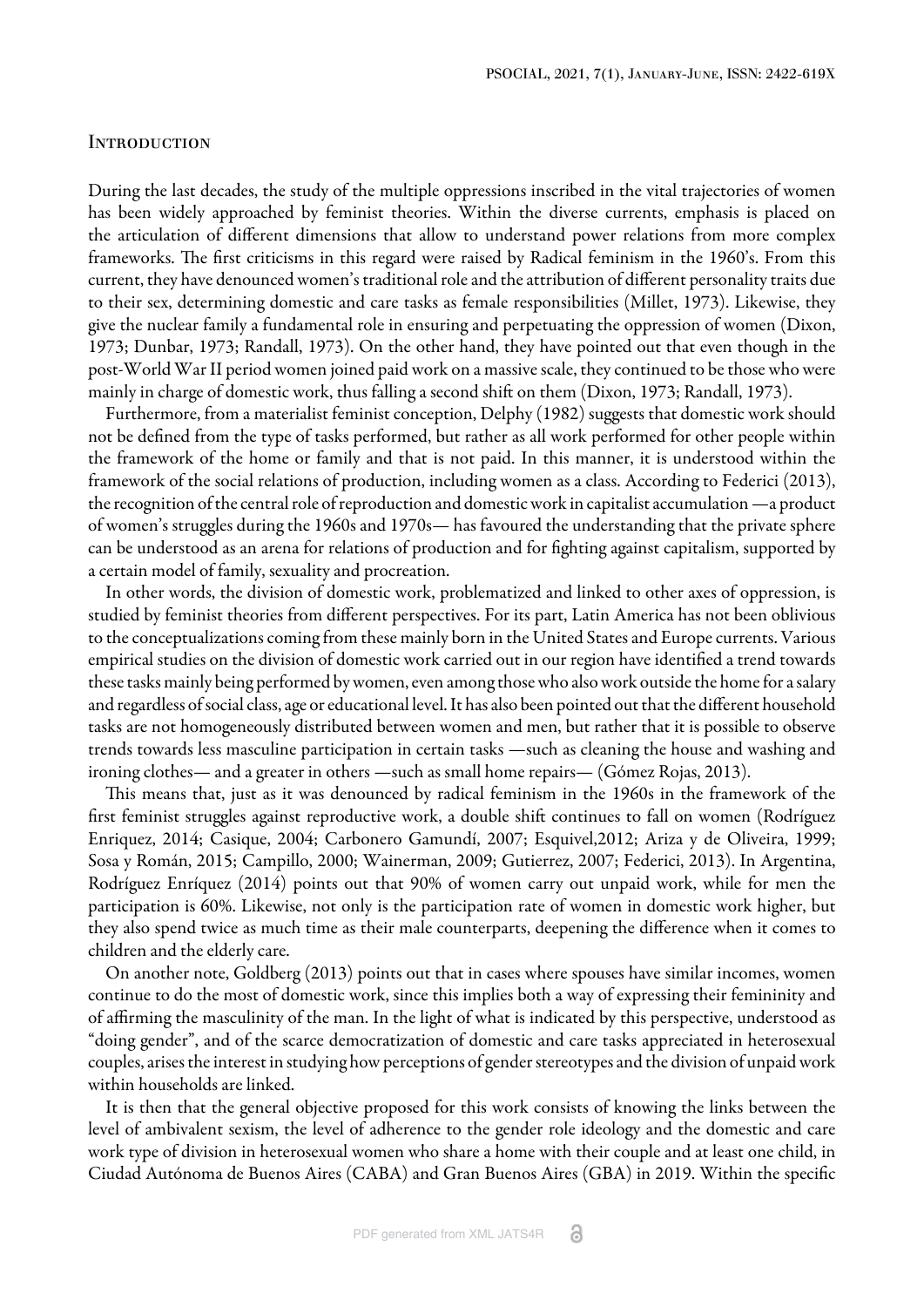Danila Lorena Borro. Links among Ambivalent sexism, Gender Role Ideology and domestic and care wor...

objectives, firstly it is expected to describe the domestic and care work type of division according to the level of ambivalent sexism and the level of adherence to gender role ideology. Secondly, to study if the level of Ambivalent sexism predicts the domestic and care work type of division. Thirdly, to inquire if the level of adherence to the Gender Role Ideology predicts the domestic and care work type of division. The research was guided by the following hypothesis: it is expected that the level of sexism and adherence to the gender role ideology explain the domestic and care work type of division.

#### **METHOD**

# Design

To answer the inquiries of this research, a cross-sectional correlational study was carried out, with a quantitative approach [\(Montero & León, 2007\).](#page-8-12)

# Participants

The sample selection was intentional, non-probabilistic. A total of 437 women who live with their couples and have at least one child sharing the same home, residents of CABA and GBA during 2019, participated in the study.

# Instruments

Data was collected through a self-administered evaluation instrument sent by Facebook and WhatsApp social media, ensuring the anonymity of the participants. It included the following scales: Domestic and Care Work Division Scale —of own elaboration for this research—, Gender Role Ideology Scale and Ambivalent Sexism Inventory. Besides, socio-demographic information was requested —gender, age, number of hours worked per week, among other variables—.

Firstly, to investigate the domestic and care work type of division within households, an evaluation instrument constructed ad hoc was used. For this purpose, it was developed a scale that measured the level of traditionality in the division of unpaid work. It was understood that a task is carried out in a traditional way if it is the woman of the couple who mainly performs it, except for those that are frequently masculinized, such as small home repairments [\(Gómez Rojas, 2013\)](#page-8-6). On the opposite side of the scale, the task distribution was considered less traditional when the male is frequently in charge of it. In this sense, perceptions about the frequency of relative participation in each of the domestic and care work tasks by the surveyed person and their partner were recorded, through the implementation of 18 items answered with a Likert-type scale of 5 anchors.

As an example, one of the items is: 'In my couple, the man takes care of our children when they get sick' the original item in Spanish is: 'En mi pareja, el hombre es quien se encarga de cuidar a nuestros/as hijos/as cuando se enferman'—. The rest of the items can be read in Table 2. The 5 anchors of the Likert-type consisted of frequency levels —never, almost never, sometimes, almost always, always—. The items were written in such a way that the highest score corresponds to a higher level of traditionality. For this reason, some items were correspondingly inverted. Also, as it will be seen later, it is noteworthy that the original version of the implemented scale contained 18 items, 11 of which were subsequently eliminated in the reliability analysis.

Furthermore, the Gender Role Ideology scale, elaborated in Spanish by [Moya, Expósito & Padilla \(2006\)](#page-8-0) and validated by [Ungaretti, Etchezahar & Simkin \(2013\)](#page-8-13) in Argentina, was applied with the purpose of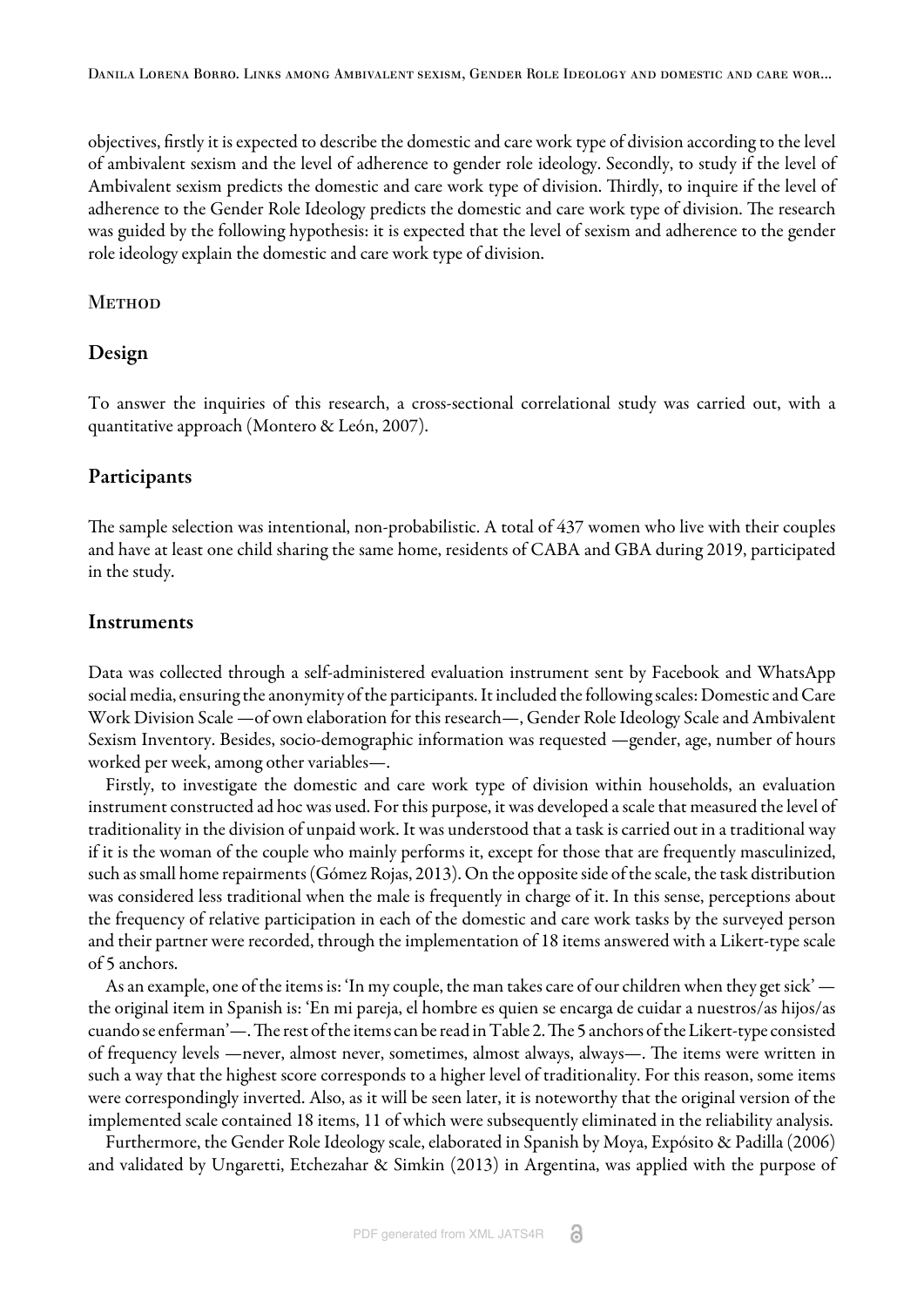studying the presence of gender stereotypes among women. The reduced version consisting of 12 items was used. Likewise, the Ambivalent Sexism Inventory, created by Glick & Fiske (1996) and validated by [Vaamonde & Omar \(2012\)](#page-8-14) in Argentina, was used to appreciate the phenomenon of ambivalent sexism. It consists of two factors —hostile sexism and benevolent sexism— and has 22 items.

## Procedure

The subjects were invited to participate in the research on a voluntary basis, requesting their consent. Before responding to the evaluation instrument, the participants were informed that the data derived from this research would be used exclusively for scientific purposes, under National Law 25.326 on the protection of personal data.

### Data analysis

For data analysis, the following procedures were used. The psychometric property of reliability was analyzed through the Cronbach's Alpha test, the psychometric property of content validity was determined by means of an exploratory factor analysis, a confirmatory factor analysis was carried out in order to assess the data fitment to the model proposed, and also correlations and linear regression were performed. All of these procedures were carried out through the SPSS and EQS analytical tools.

**RESULTS** 

#### Items analysis and internal consistency of the scale

<span id="page-3-0"></span>Initially, the descriptive statistics for the Domestic and Care Work Division Scale items were analyzed, together with the corresponding Cronbach's alpha [\(see Table 1\)](#page-3-0)

|                                    | Item | Μ      | SD    | rjx  | $\alpha$ . $-x$ |
|------------------------------------|------|--------|-------|------|-----------------|
|                                    |      |        |       |      |                 |
| Domestic and Care Work             | 6    | 13.3   | 14.25 | 0.41 | 0.62            |
| Division Scale ( $\alpha = 0.66$ ) | 7    | 13.94  | 13.89 | 0.37 | 0.62            |
|                                    | 8    | 13.48  | 14.36 | 0.33 | 0.63            |
|                                    | 10   | 12,74  | 12.92 | 0.36 | 0.63            |
|                                    | 13   | 13,72  | 13.81 | 0.46 | 0.60            |
|                                    | 15   | 14.16  | 14.56 | 0.26 | 0.66            |
|                                    | 17   | 13.85. | 13.57 | O 44 | 0.60            |

TABLE 1 *Cronbach's alpha, Items, Mean, Standard deviation, Item-Total correlation and Cronbach's alpha if the element is suppressed.*

Note. α: Cronbach's alpha; M: median; SD: standard deviation; rjx: itemtotal correlation; α.-x: item-total correlation if the element is suppressed.

In general, all the items contribute to the scale, each one presenting a relatively high correlation with the total. As was previously mentioned, the scale originally contained 18 items, 11 of which were eliminated after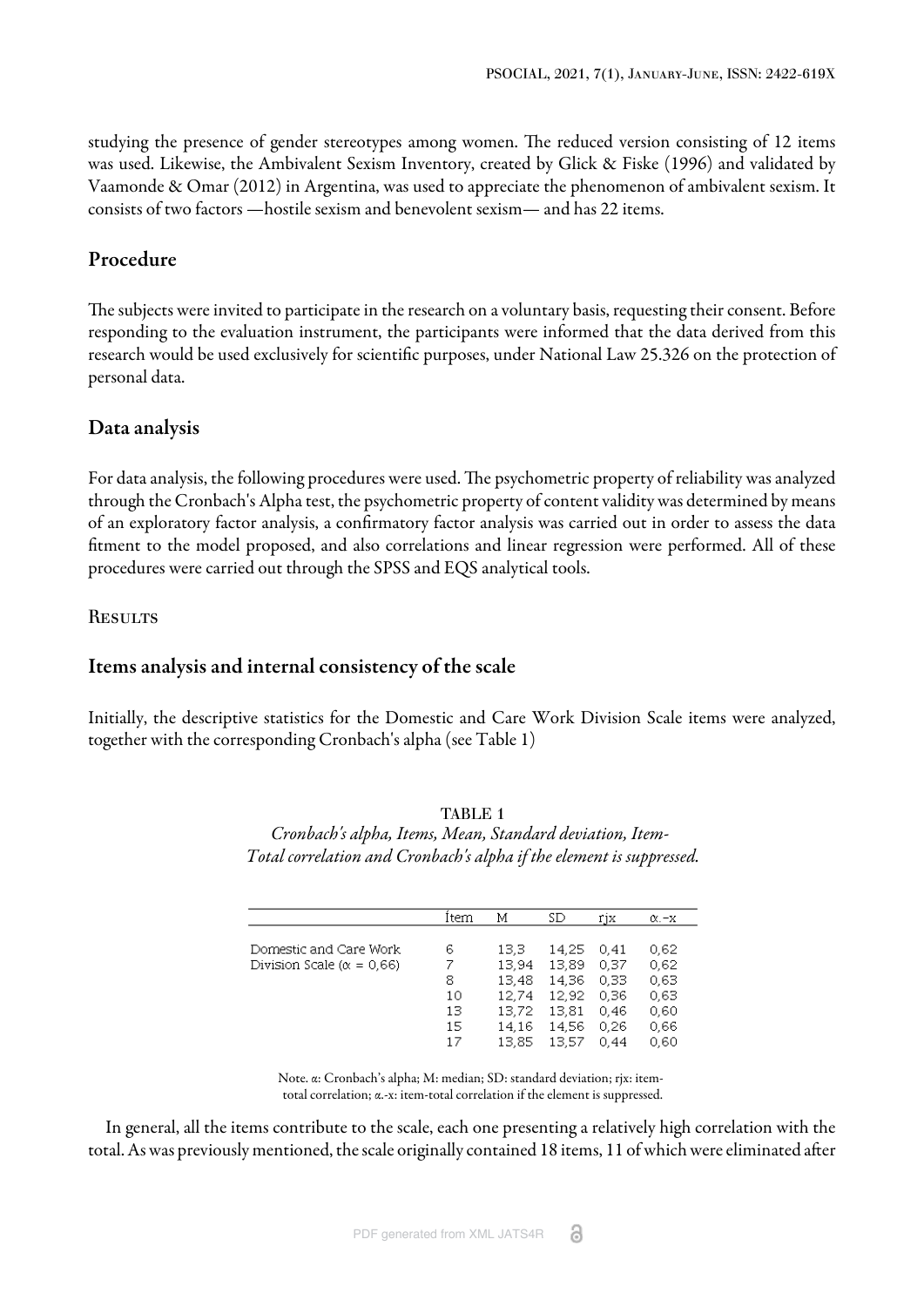Danila Lorena Borro. Links among Ambivalent sexism, Gender Role Ideology and domestic and care wor...

a first reliability analysis. The results presented hereinafter correspond to the final version of the Domestic and Care Work Division Scale, which consists of the 7 items detailed in this section.

### Construct Validity Analysis

<span id="page-4-0"></span>An exploratory study by main components with one factor was carried out with the 7 items that compound the Domestic and Care Work Division Scale. The factor loadings of the items are presented in [Table 2](#page-4-0).

> TABLE 2 *Principal Component Analysis of the Domestic and Care Work Division Scale*

| Item                                                                                                                                                                                      | Factor 1     |
|-------------------------------------------------------------------------------------------------------------------------------------------------------------------------------------------|--------------|
| 6. En mi pareja, el hombre es quien se encarga de cuidar a nuestros/as<br>hijos/as cuando se enferman                                                                                     | 0.64         |
| 7. En mi pareja, la mujer limpia el baño                                                                                                                                                  | 0.56         |
| 8. En mi pareja, el hombre es quien lava y cuelga la ropa                                                                                                                                 | 0.50         |
| 10. En mi pareja, es la mujer quien principalmente cuida a los/as<br>mayores de la familia                                                                                                | 0.57         |
| 13. En mi hogar, cuando los/as chicos/as tienen un problema o están<br>tristes, en general se acercan a la madre más que al padre 15. En mi<br>pareja, el hombre es quien plancha la ropa | 0.68<br>0.42 |
| 17. En mi pareja, la mujer es quien asiste a las actividades o reuniones<br>del colegio o jardín de infantes de nuestros/as hijos/as                                                      | 0.66         |

# Confirmatory Factor Analysis

From the results obtained in the exploratory study, a confirmatory factor analysis (CFA) was carried out in order to know the data fitment to the model proposed. In [the Table 3](#page-4-1) the non-normed fit index (NNFI), the comparative fit index (CFI) and the Bollen incremental fit index (IFI) are presented, with values above 0.90 being indicators of a good adjustment [\(MacCallum & Austin, 2000\)](#page-8-15). Although the values of CFI and IFI are within these conditions, the same does not happen for the NNFI. However, in some investigations the value of 0.80 has been accepted as a more flexible limit [\(Yucel et al., 2020\).](#page-9-1) Likewise, the mean square error of approximation (RMSEA) yielded a value of 0.07, whilst a score less than 0.08 could be accepted as an indicator of an adequate fit [\(Browne & Cudeck, 1993\)](#page-7-6).

TABLE 3 *Fit indexes of Domestic and Care Work Division Scale*

<span id="page-4-1"></span>

| <b>NNF</b> | םי  | EI<br>11 T | <b>RMSEA</b>  |
|------------|-----|------------|---------------|
| 95         | -90 | ı 90       | $-0.07$<br>v. |



Descriptive statistics for the ad hoc constructed scale, Ambivalent Sexism and Gender Role Ideology scales are presented below. From [Table 4](#page-5-0) it can be seen that in terms of the domestic and care work division, the mean score on the scale is 2.27 points for all respondents —it should be noted that, in order to obtain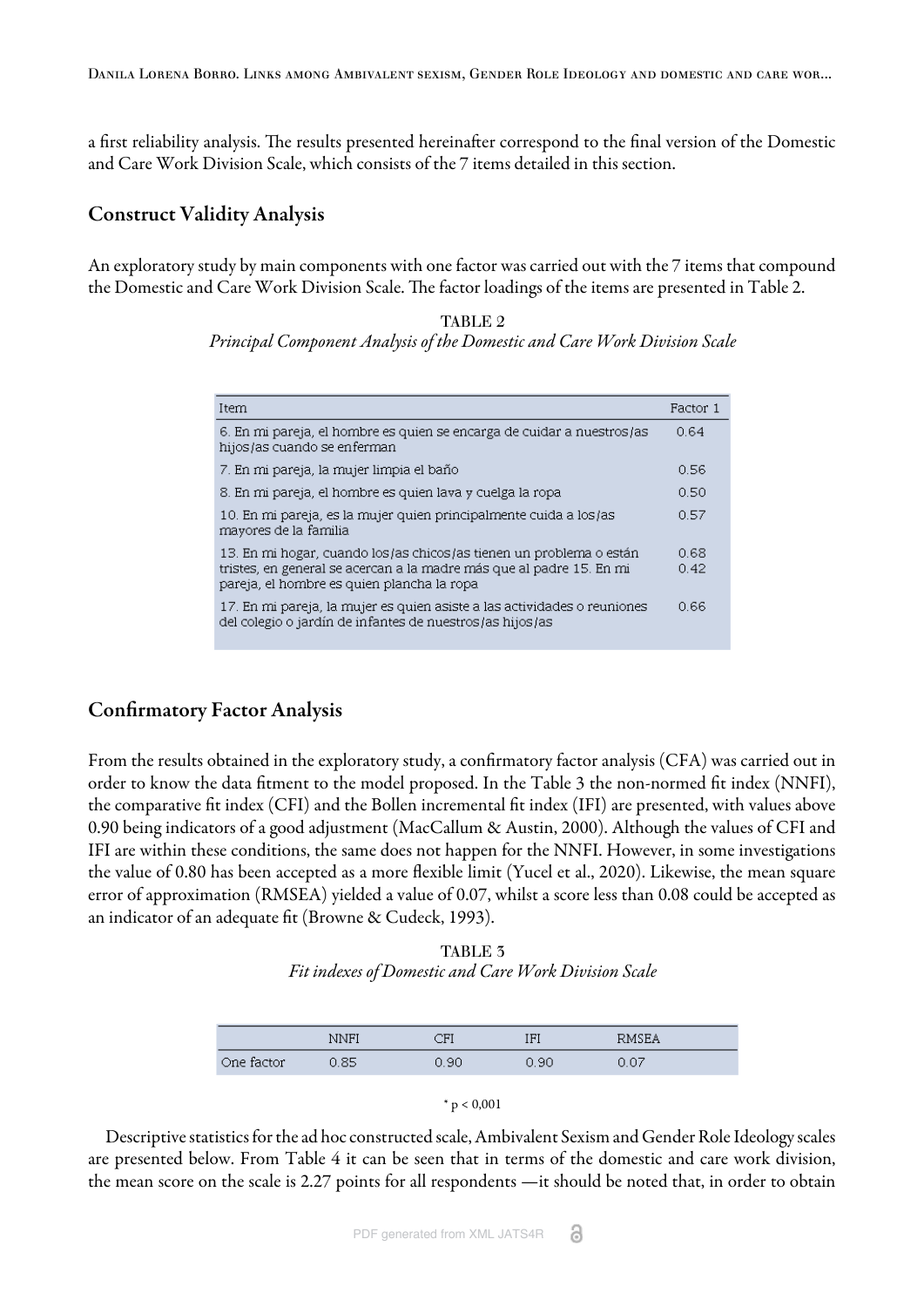comparable magnitudes, the scores of all the scales were normalized to a total of 5 points—Inother words, the level of traditionality in the division of household labor is, on average, relatively low in the present sample. Secondly, it is observed that the mean for the level of Ambivalent Sexism is 3.65 points. It could be said then that the surveyed women present a high level of ambivalent sexism. Thirdly, the average obtained for the Gender Role Ideology scale was 4.07 points. This scale is which presents the highest scores for the sample studied. This means that the women participating in this study show a high level of adherence to gender stereotypes.

Moreover, it is noteworthy that only for the Domestic and Care Work Division Scale extreme values of the lowest possible score can be found. Conversely, for the Ambivalent Sexism and Gender Role Ideology scales, extreme values with higher scores are present. In turn, the range of the first mentioned scale is 3 points, lower than those corresponding to the sexism and gender stereotypes scales —3.45 and 3.25 points, respectively. Regarding the standard deviation, it can be seen that the highest value is presented by the Ambivalent Sexism scale, while the lowest is for the case of the unpaid work. However, calculating the coefficients of variation, it is found that in the first case this is 22.2% compared to 26.4% in the second. In other words, the results corresponding to the scale constructed in this work show a slightly higher heterogeneity.

TABLE 4 *Descriptive statistics for all of the study scales*

<span id="page-5-0"></span>

|                                 | Min.    | Max.  | м     | SD.   |
|---------------------------------|---------|-------|-------|-------|
| Domestic and Care Work Division | -1-00.  | -4.00 | - 227 | .0.60 |
| Ambivalent Sexism Inventory     | -1.55.  | -5.00 | 3.65. | 0.81  |
| Gender Role Ideology            | -1-75 - | -5.00 | 4.07  | 0.72  |

Subsequently, the correlations among the Domestic and Care Work Division Scale, Ambivalent Sexism —differentiating the two factors that compose it— and Gender Role Ideology variables were calculated [\(see](#page-5-1) [Table 5\).](#page-5-1) In this sense, a high positive correlation between Ambivalent Sexism and Gender Role Ideology stands out (r = 0.731). Likewise, there is a moderate correlation, also positive, between the Domestic and Care Work Division and the Gender Role Ideology (r = 0.344), as well as between the Domestic and Care Work Division and the Ambivalent Sexism  $(r = 0.308)$ .

<span id="page-5-1"></span>TABLE 5 *Correlations among Domestic and Care Work Division, Ambivalent Sexism and Gender Role Ideology*

|                                        |       |           | 2           | з           | 4           | 5 |
|----------------------------------------|-------|-----------|-------------|-------------|-------------|---|
| 1. Domestic and Care Work.<br>Division |       |           |             |             |             |   |
| 2. Benevolent sexism                   |       | $0.318**$ |             |             |             |   |
| 3. Hostile sexism                      |       | $0.236**$ | 0.680<br>安安 |             |             |   |
| 4. Ambivalent Sexism<br>Inventory      |       | $0.308**$ | 0.888<br>** | 0.935<br>** |             |   |
| 5. Gender Role Ideology                | 0.344 | **        | 0.691<br>** | 0.636<br>** | 0.731<br>** |   |

\*\*.  $p < .01$ ; \*.  $p < .05$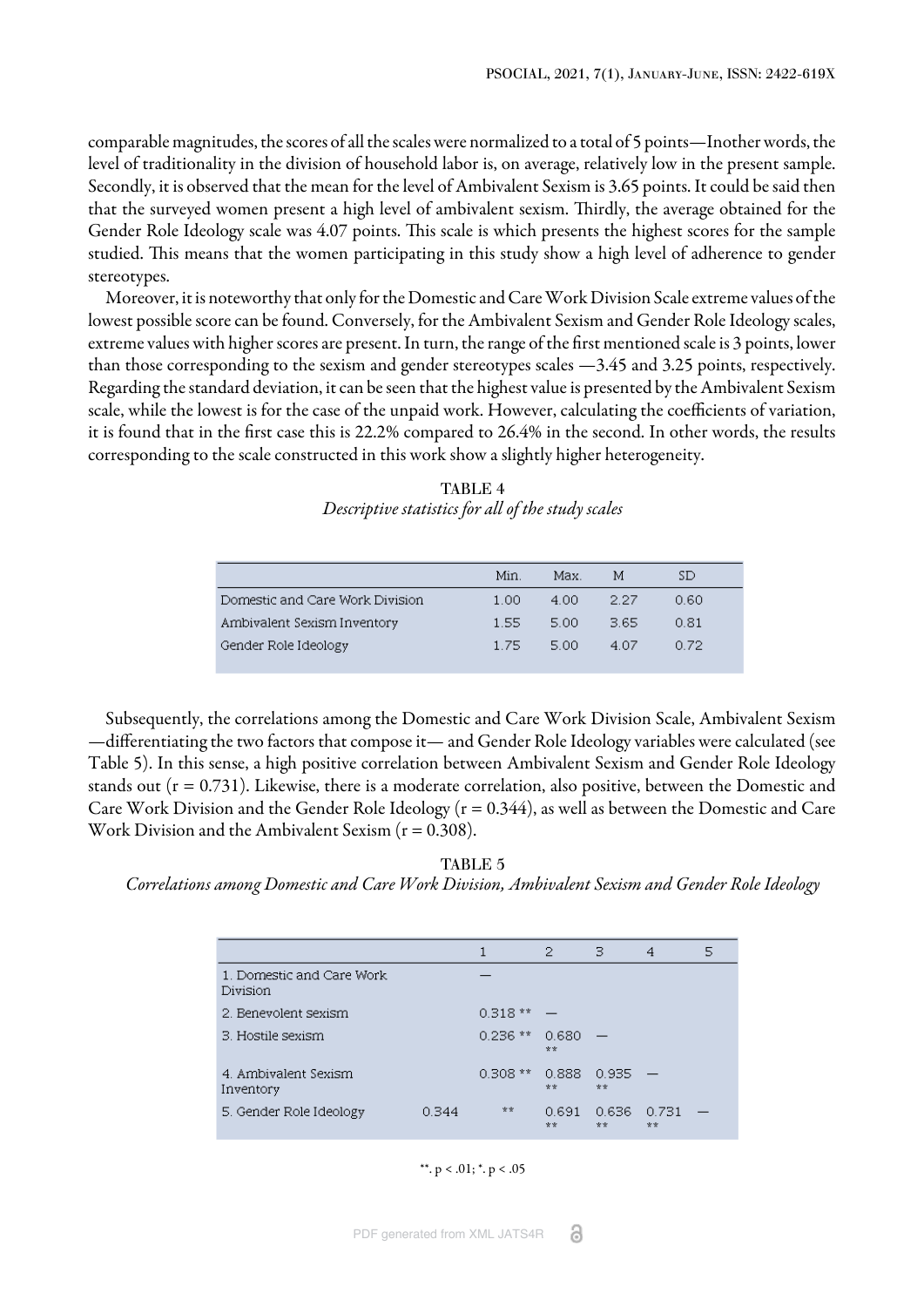Regarding the effect of the independent variables on the dependent variable, the B statistic allows to inform about the extent to which the division of domestic and care work varies with respect to ambivalent sexism and gender role ideology. The Beta coefficient was used as an estimator of the magnitude in which the independent variables were predictors of the variability in the division of domestic and care work as a dependent variable. In a first analysis, it was observed that Ambivalent Sexism does not present a statistically significant relationship ( $p = 0.067$ ) as an independent variable within the linear regression model. Therefore, a new model was generated, excluding this variable, to analyze the effect of the Gender Role Ideology on the division of domestic work [\(see Table 6\).](#page-6-0) According to the results reported in [Table 6,](#page-6-0) it can be observed that the Gender Role Ideology is presented as the explanatory variable that integrates the model. In this case, the adjusted  $\mathbb{R}^2$  value is 0.116. In other words, 11.6% of the variance in the domestic and care work division is explained by the gender role ideology.

<span id="page-6-0"></span>

| B<br>CI                 |       | 95%               | SΕ    | b     |       | Ю     |
|-------------------------|-------|-------------------|-------|-------|-------|-------|
| Constant                | 1.083 | [0.775]<br>1.3921 | 0.157 |       | 6.895 | 0.000 |
| Gender Role<br>Ideology | 0.024 | [0.018]<br>0.0301 | 0.003 | 0.344 | 7.643 | 0.000 |

TABLE 6 *Regression coefficients of the model*

#### **DISCUSSION**

The main objective of this work consisted of knowing the links among the level of ambivalent sexism, the level of adherence to the gender role ideology and the domestic and care work type of division for heterosexual women who live with a partner and at least one child. With this purpose, a scale that would allow to assess the type of division of unpaid labor in households was constructed, in order to be able to appreciate the correspondence between people's perceptions and the tasks they actually carry out. The Domestic and Care Work Division Scale is made up of 7 items: 3 correspond to domestic tasks and 4 to care tasks. The distribution is considered to be mostly of a traditional type if it corresponds to an arrangement in which women are mainly who carry out housework and care work. This situation is consistent with a higher score on the aforementioned scale.

It could be seen that all the items presented contribute to the scale, which presents a Cronbach's α of 0.66. Likewise, from the exploratory study by main components it appears that it is composed of a single factor. Based on these results, the AFC showed that the CFI and the IFI have a value of 0.90, whilst the NNFI is 0.85. On the other hand, the RMSEA value was 0.07. In other words, the data presents a good adjustment to the model proposed, with an adequate mean square error of approximation. In turn, when studying some descriptive statistics, it is found that the level of traditionality in the division of household labor is relatively low in the present sample (2.27 points). For the level of Ambivalent Sexism, the mean was 3.65 points. Likewise, the respondents show a high level of Gender Role Ideology (4.07 points).

Regarding the correlations among the different variables in this study, a high positive correlation ( $r =$ 0.731) was found between the Gender Role Ideology and Ambivalent Sexism, as well as between the first variable and both components of the second. These results are not surprising, since it is expected that those who understand gender identities within rigid and limited frameworks are also those who present a higher level of prejudice towards women. On the other hand, a moderate positive correlation was found between the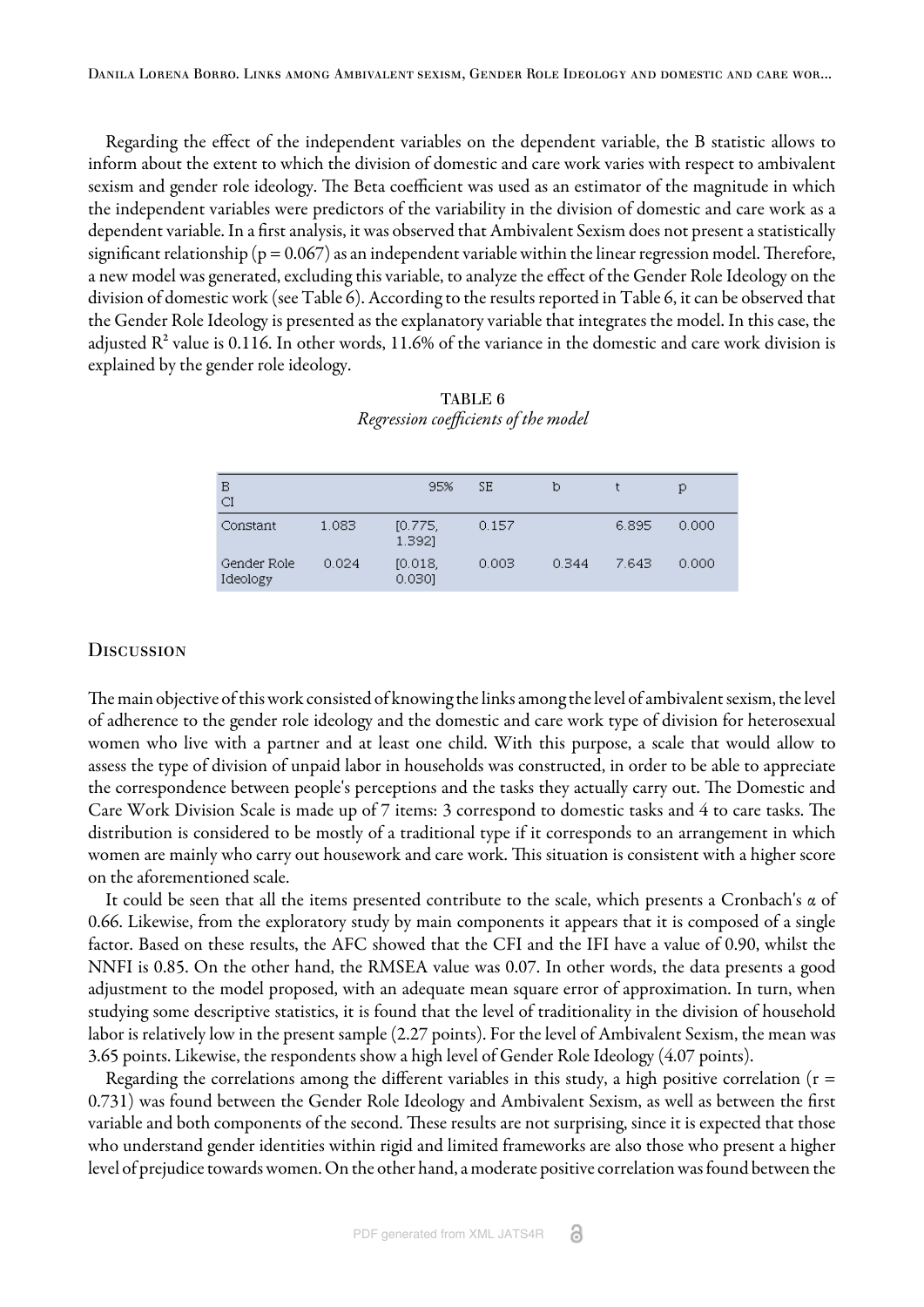Domestic and Care Work Division Scale and the Gender Role Ideology (r = 0.344). In other words, those who show greater adherence to gender stereotypes tend to be also those who have a mostly traditional division of labor within their homes. In the same way, a moderate correlation was also found between the constructed scale and Ambivalent Sexism, although weaker than in the previous case ( $r = 0.308$ ). This means that among women with higher levels of ambivalent sexism there is a slight tendency to present a traditional division of domestic work. It is then possible to suggest that, to some extent, there exists a relationship between people's perceptions and the activities that they actually carry out in the same direction.

Finally, regarding the regression analysis of the proposed model, it was appreciated that Ambivalent Sexism does not present a statistically significant relationship as an independent variable. When proposing an alternative model, linking the Domestic and Care Work Division Scale with the Gender Role Ideology as the only independent variable, the latter is presented as the explanatory variable that integrates the model. The adjusted  $R^2$  value obtained is 0.116, which indicates that 11.6% of the variance in the division of domestic and care work is explained by the gender role ideology. It is then possible to suggest that the hypothesis proposed is partially corroborated: the domestic and care work type of division is explained by the level of adherence to the gender role ideology. In other words, a higher level of adherence to gender stereotypes corresponds to a greater tendency towards a traditional division of labour within the households.

In closing, some limitations outlined in this study should be noted. Firstly, the type of instrument used does not allow investigating the senses that can lead women and men to participate in a different way in domestic chores, which could be done using a mixed methodology that allows the implementation of a qualitative approach in addition to the application of scales. Secondly, the unit of analysis comprised only women, whereby the incorporation of the male voice is pending. In turn, in light of the results presented in different Latin American studies, it is worth asking about the links between the participation of people in domestic and care work and other variables such as participation in paid work, social class, hiring a domestic employee and the age of minors present, among other possible incident factors. As indicated at the beginning of these lines, feminist theories focus on studying the different ways in which multiple axes of inequality overlap in women's lives. In this way, numerous questions remain open to be explored in future research on the division of domestic and care work in Argentina.

#### **REFERENCES**

- <span id="page-7-4"></span>Ariza, M., y Oliveira, O. d. (1999). Trabajo, familia y condición femenina: una revisión de las principales perspectivas de análisis [Work, family and feminine condition: a revision on the main analysis perspectives]. *Papeles de Población*, *5*(20), 89-127.<https://www.redalyc.org/pdf/112/11202005.pdf>
- <span id="page-7-6"></span>Browne, M. & Cudeck, R. (1993). Single Sample Cross-Validation Indices for Covariance Structures. *Multivariate Behavioral Research, 24*, 445-455.
- <span id="page-7-5"></span>Campillo, F. (2000). El trabajo doméstico no remunerado en la economía [Unpaid domestic work in the economy]. Nómadas, 12, 98-115. Universidad Central. <https://www.redalyc.org/articulo.oa?id=105115263011>
- <span id="page-7-3"></span>Carbonero Gamundí, M. A. (2007). Intersecciones de género, clase y poder: políticas y prácticas de cuidado en la Unión Europea [Intersections of gender, class and power: policies and care practices in the European Union]. In M. A. Carbonero Gamundí & S. Levín, *Entre familia y trabajo: Relaciones, conflictos y políticas de género en Europa y América Latina.* Universitat de les Illes Balears/Homosapiens.
- <span id="page-7-2"></span>Casique, I. (2004). *Poder y autonomía de la mujer mexicana: Análisis de algunos condicionantes* [Power and autonomy of Mexican women: Analysis of some conditioning factors]. UNAM.
- <span id="page-7-1"></span>Delphy, C. (1982). Un féminisme matérialiste est posible. [A materialistic feminism is possible]. *Nouvelles Questions Féministes*, *4*, 50-86.
- <span id="page-7-0"></span>Dixon, M. (1973). El por qué de la liberación del segundo sexo [The reason for the liberation of the second sex]. In O. Vainstok (Ed.), *Para la liberación del segundo sexo*. Ediciones de la Flor.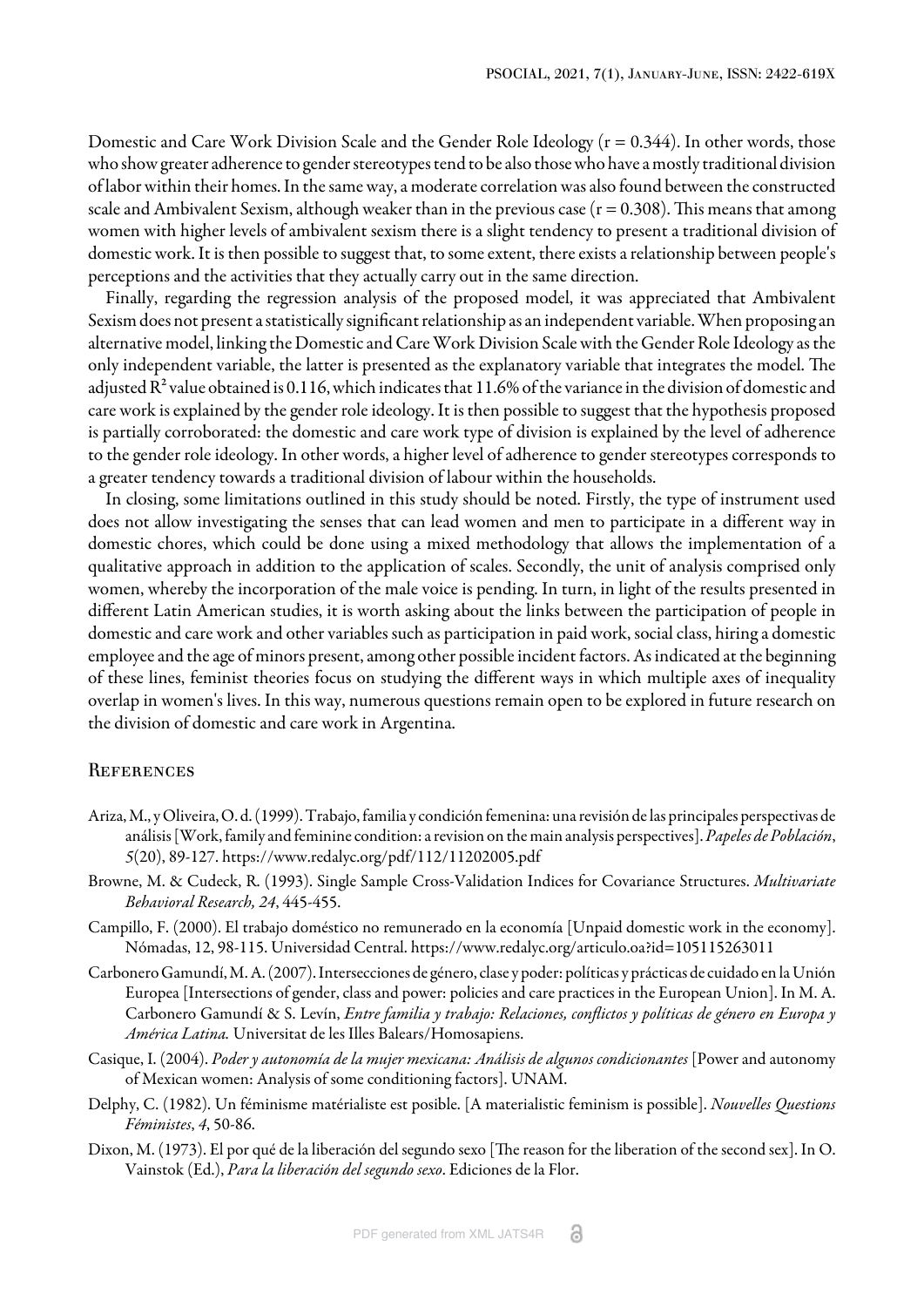- <span id="page-8-3"></span>Dunbar, R. (1973). La liberación femenina como base de la revolución social [Women's liberation as a basis for the social revolution]. In O. Vainstok (Ed.), *Para la liberación del segundo sexo*. Ediciones de la Flor.
- <span id="page-8-8"></span>Esquivel, V. (2012). El cuidado infantil en las familias. Un análisis en base a la Encuesta de Uso del Tiempo de la Ciudad de Buenos Aires [Child care in families. An analysis based on the Time Use Survey of the City of Buenos Aires]. In V. Esquivel, E. Faur y E. Jelin, *Las lógicas del cuidado infantil. Entre las familias, el Estado y el mercado.* IDES.
- <span id="page-8-5"></span>Federici, S. (2013). La reproducción de la fuerza de trabajo en la economía global y la inacabada revolución feminista [The reproduction of the workforce in the global economy and the unfinished feminist revolution]. *Revolución en punto cero. Trabajo doméstico, reproducción y luchas feministas.* Traficantes de Sueños. [https://www.trafican](https://www.traficantes.net/libros/revoluci�n-en-punto-cero) [tes.net/libros/revolución-en-punto-cero](https://www.traficantes.net/libros/revoluci�n-en-punto-cero)
- <span id="page-8-1"></span>Glick, P. & Fiske, S. (1996). The Ambivalent Sexism Inventory: Differentiating Hostile and Benevolent Sexim. *Journal of Personality and Social Psychology*, *70* (3), 491-512.
- <span id="page-8-11"></span>Goldberg A. (2013) "Doing" and "Undoing" Gender: The Meaning and Division of Housework in Same-Sex Couples. Journal of Family. *Theory and Review, 5*(2), 85-104. <https://doi.org/10.1111/jftr.12009>
- <span id="page-8-6"></span>Gómez Rojas, G. (2013). Clase social, género y división del trabajo doméstico [Social class, gender and division of domestic work]. In F. Nievas (Ed.). *Mosaico de sentidos. Vida cotidiana, conflicto, y estructura social*. Estudios Sociológicos Editora.
- <span id="page-8-10"></span>Gutiérrez, M. A. (2007). *Género, familias y trabajo: Rupturas y continuidades. Desafíos para la investigación política* [Gender, families and work: Ruptures and continuities. Challenges for political research]. CLACSO. [http://b](http://bibliotecavirtual.clacso.org.ar/ar/libros/grupos/gutierrez/) [ibliotecavirtual.clacso.org.ar/ar/libros/grupos/gutierrez/](http://bibliotecavirtual.clacso.org.ar/ar/libros/grupos/gutierrez/)
- <span id="page-8-15"></span>MacCallum, R. C., & Austin, J. T. (2000). Applications of structural equation modeling in psychological research. *Annual Review of Psychology, 51*, 201-206. <https://doi.org/10.1146/annurev.psych.51.1.201>
- <span id="page-8-0"></span>Maya, M., Expósito, F. & Padilla, J. L. (2006). Revisión de las propiedades psicométricas de las versiones larga y reducida de la Escala sobre Ideología de Género. [Review on the psychometric properties of the Gender Ideology Scale on its long and shorts versions]. *International Journal of Clinical and Health Psychology*, *6* (3), 709-727. [https://w](https://www.redalyc.org/articulo.oa?id=33760312) [ww.redalyc.org/articulo.oa?id=33760312](https://www.redalyc.org/articulo.oa?id=33760312)
- <span id="page-8-2"></span>Millet, K. (1973). Política sexual [Sexual politics]. In O. Vainstok (Ed.), *Para la liberación del segundo sexo*. Ediciones de la Flor.
- <span id="page-8-12"></span>Montero, I. & Leon, O. (2007). A guide for naming research studies in Psychology. *International Journal of Clinical and Health Psychology*, *7*(3), 847-862.<http://www.redalyc.org/articulo.oa?id=33770318>
- <span id="page-8-4"></span>Randall, M. (1973). La conciencia es una prioridad [Consciouness is a priority]. In O. Vainstok (Ed.), *Para la liberación del segundo sexo*. Ediciones de la Flor.
- <span id="page-8-7"></span>Rodríguez Enríquez, C. (2014). El trabajo de cuidado no remunerado en Argentina: un análisis desde la evidencia del Módulo de Trabajo no Remunerado [Unpaid care work in Argentina: an analysis from the evidence of the Unpaid Work Module]. *Políticas públicas y derecho al cuidado*, *2*. ELA. [https://ri.conicet.gov.ar/bitstream/handle/11336/34802/CONICET\\_Digital\\_Nro.0d0828bc-d5d1-45](https://ri.conicet.gov.ar/bitstream/handle/11336/34802/CONICET_Digital_Nro.0d0828bc-d5d1-455c-9b1d-59cdd40cb35d_A.pdf?isAllowed=y&sequence=2) [5c-9b1d-59cdd40cb35d\\_A.pdf?isAllowed=y&sequence=2](https://ri.conicet.gov.ar/bitstream/handle/11336/34802/CONICET_Digital_Nro.0d0828bc-d5d1-455c-9b1d-59cdd40cb35d_A.pdf?isAllowed=y&sequence=2)
- <span id="page-8-9"></span>Sosa, M. V. & Román, R. (2015). Participación y tiempo en actividades cotidianas de hombres y mujeres vinculados al mercado laboral en México [Participation and time in daily activities of men and women linked to the labour market in Mexico]. *Sociedad y economía, 29*, 63-89. [http://www.scielo.org.co/scielo.php?script=sci\\_arttext&pi](http://www.scielo.org.co/scielo.php?script=sci_arttext&pid=S1657-63572015000200004&lng=en&nrm=iso) [d=S1657-63572015000200004&lng=en&nrm=iso](http://www.scielo.org.co/scielo.php?script=sci_arttext&pid=S1657-63572015000200004&lng=en&nrm=iso)
- <span id="page-8-13"></span>Ungaretti, J., Etchezahar, E., & Simkin, H. (2013). El prejuicio sexista hacia la mujer desde la ideología del rol de género [The sexist prejudice towards women from the gender role ideology]. In B. Kerman & G. Michelini (Eds.), *El impacto de la investigación en la Universidad sobre la Sustentabilidad Social y Ambiental*. Universidad de Flores. [https://www.researchgate.net/publication/271706508\\_El\\_prejuicio\\_sexista\\_hacia\\_la\\_mujer\\_desde](https://www.researchgate.net/publication/271706508_El_prejuicio_sexista_hacia_la_mujer_desde_la_ideologia_del_rol_de_genero) [\\_la\\_ideologia\\_del\\_rol\\_de\\_genero](https://www.researchgate.net/publication/271706508_El_prejuicio_sexista_hacia_la_mujer_desde_la_ideologia_del_rol_de_genero)
- <span id="page-8-14"></span>Vaamonde, J. D., & Omar, A. (2012). Validación argentina del inventario de sexismo ambivalente [Argentinian validation of the ambivalent sexism inventory]. *Alternativas en psicología, 16*(26), 47-58. [http://pepsic.bvsalud.](http://pepsic.bvsalud.org/scielo.php?script=sci_arttext&pid=S1405-339X2012000100005&lng=pt&nrm=is) [org/scielo.php?script=sci\\_arttext&pid=S1405-339X2012000100005&lng=pt&nrm=is](http://pepsic.bvsalud.org/scielo.php?script=sci_arttext&pid=S1405-339X2012000100005&lng=pt&nrm=is)